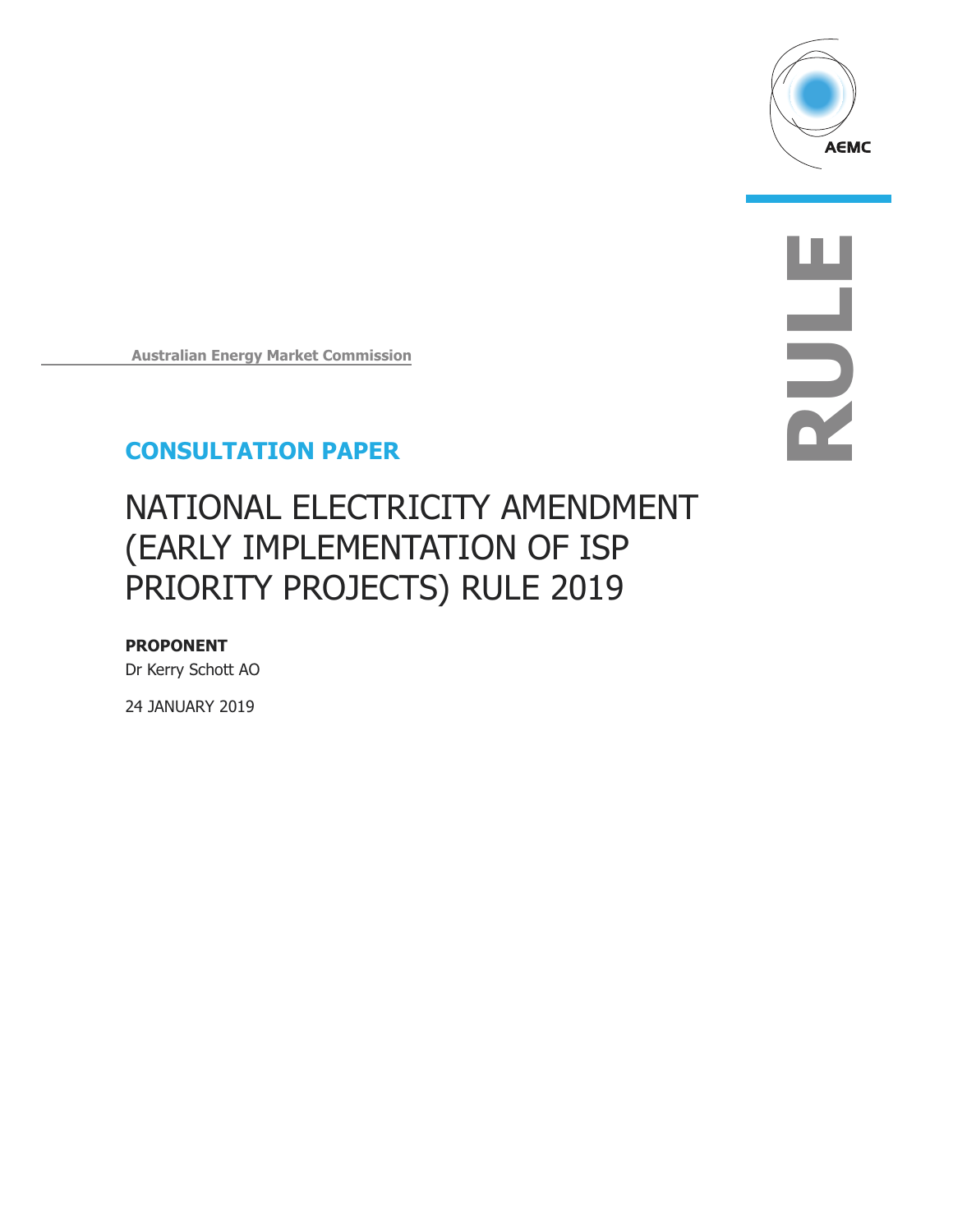Early implementation of ISP priority projects 24 January 2019

### INQUIRIES

Australian Energy Market Commission PO Box A2449 Sydney South NSW 1235

E aemc@aemc.gov.au T (02) 8296 7800 F (02) 8296 7899

Reference: ERC0258

### **CITATION**

AEMC, Early implementation of ISP priority projects, Consultation paper, 24 January 2019

### ABOUT THE AEMC

The AEMC reports to the Council of Australian Governments (COAG) through the COAG Energy Council. We have two functions. We make and amend the national electricity, gas and energy retail rules and conduct independent reviews for the COAG Energy Council.

This work is copyright. The Copyright Act 1968 permits fair dealing for study, research, news reporting, criticism and review. Selected passages, tables or diagrams may be reproduced for such purposes provided acknowledgement of the source is included.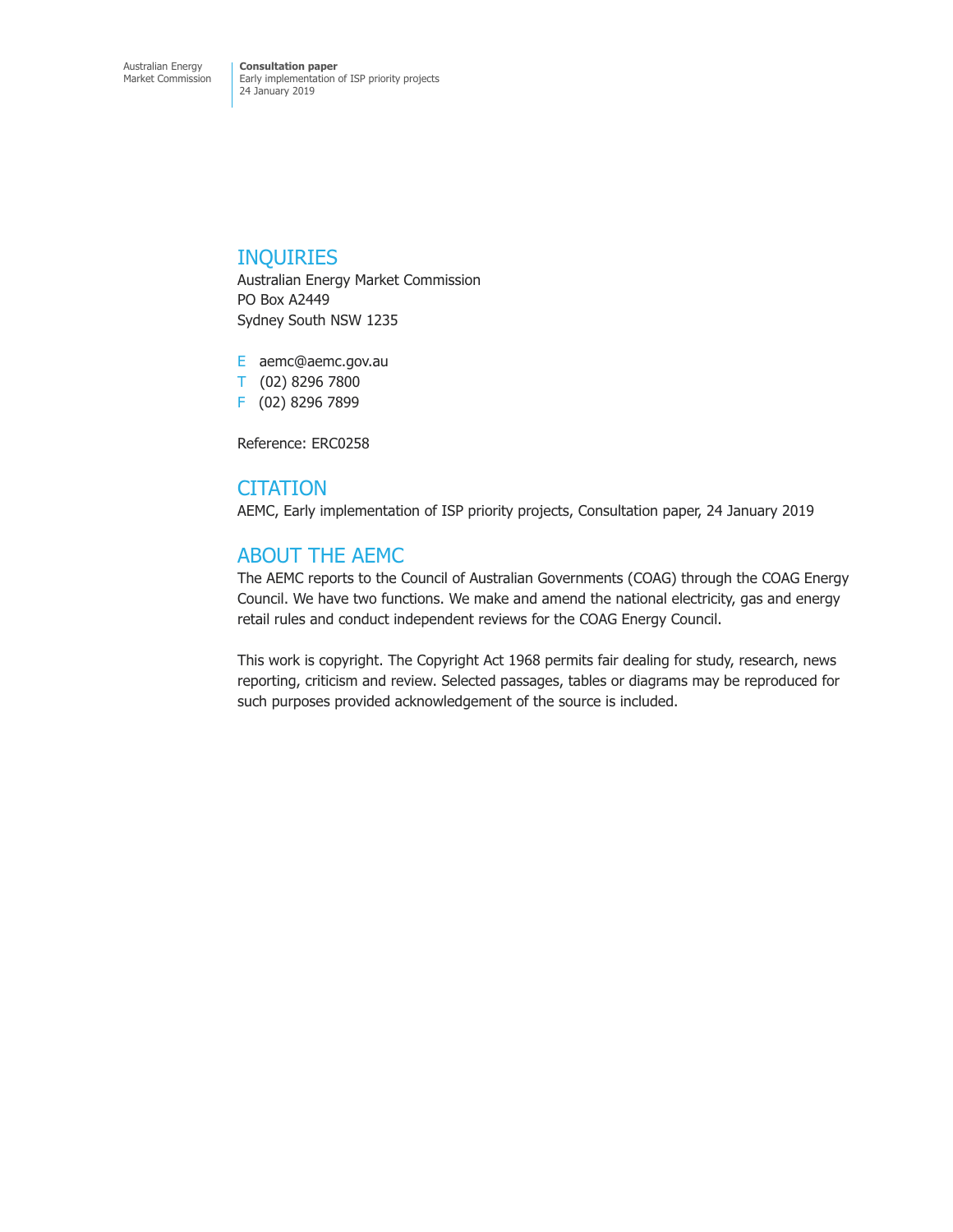# 1 INTRODUCTION

On 21 December 2018, Dr Kerry Schott AO (proponent) submitted a rule change request to the Australian Energy Market Commission (AEMC or Commission) to amend the National Electricity Rules (NER) to streamline three regulatory processes that are required to be undertaken by the Australian Energy Regulator (AER) after the completion of the regulatory investment test for transmission (RIT-T) for minor upgrades to the Queensland-New South Wales interconnector (QNI) and the Victoria-New South Wales interconnector (VNI).<sup>1</sup> These two projects were identified as being urgently required by the Australian Energy Market Operator (AEMO) in the 2018 integrated system plan (ISP).<sup>2</sup>

The rule change request proposes that, for the QNI and VNI minor upgrade projects, the following processes be conducted concurrently, rather than sequentially, as is currently required in the NER:

- the period for notification of disputes in relation to the RIT-T under clause 5.16.5 of the NER
- the AER's analysis of the preferred option for the investment identified in the RIT-T under clause 5.16.6 of the NER
- the application for, and assessment of, the revenue allowance for the QNI and VNI projects as contingent projects under rule 6A.8 of the NER.

This consultation paper has been prepared to facilitate public consultation on the rule change request and to seek stakeholder submissions.

This paper:

- provides a summary of, and background to, the rule change request
- identifies a number of questions and issues to facilitate consultation on this rule change request
- outlines the process for making submissions.

# 1.1 Background

#### **1.1.1 ISP group 1 projects**

AEMO published the inaugural ISP in July 2018. The ISP identifies transmission investments that AEMO states will be required in the National Electricity Market (NEM) over the next 20- 30 years. The ISP grouped investments identified in the plan into three phases. $3$  The group 1 investment projects are those that AEMO considers should be progressed as soon as possible because they provide immediate benefits. These projects are:<sup>4</sup>

• increase transfer capacity between Victoria, New South Wales and Queensland:

<sup>1</sup> Dr Kerry Schott AO, Early implementation of ISP priority projects, rule change request, 21 December 2018. See: https://www.aemc.gov.au/rule-changes/early-implementation-isp-priority-projects

<sup>2</sup> AEMO, *Integrated System Plan*, July 2018, p.81.

<sup>3</sup> This is based on the timing within which the identified network need is forecast to arise, and the time that may be needed to build infrastructure to address the need.

<sup>4</sup> AEMO, *Integrated System Plan*, July 2018, p.81.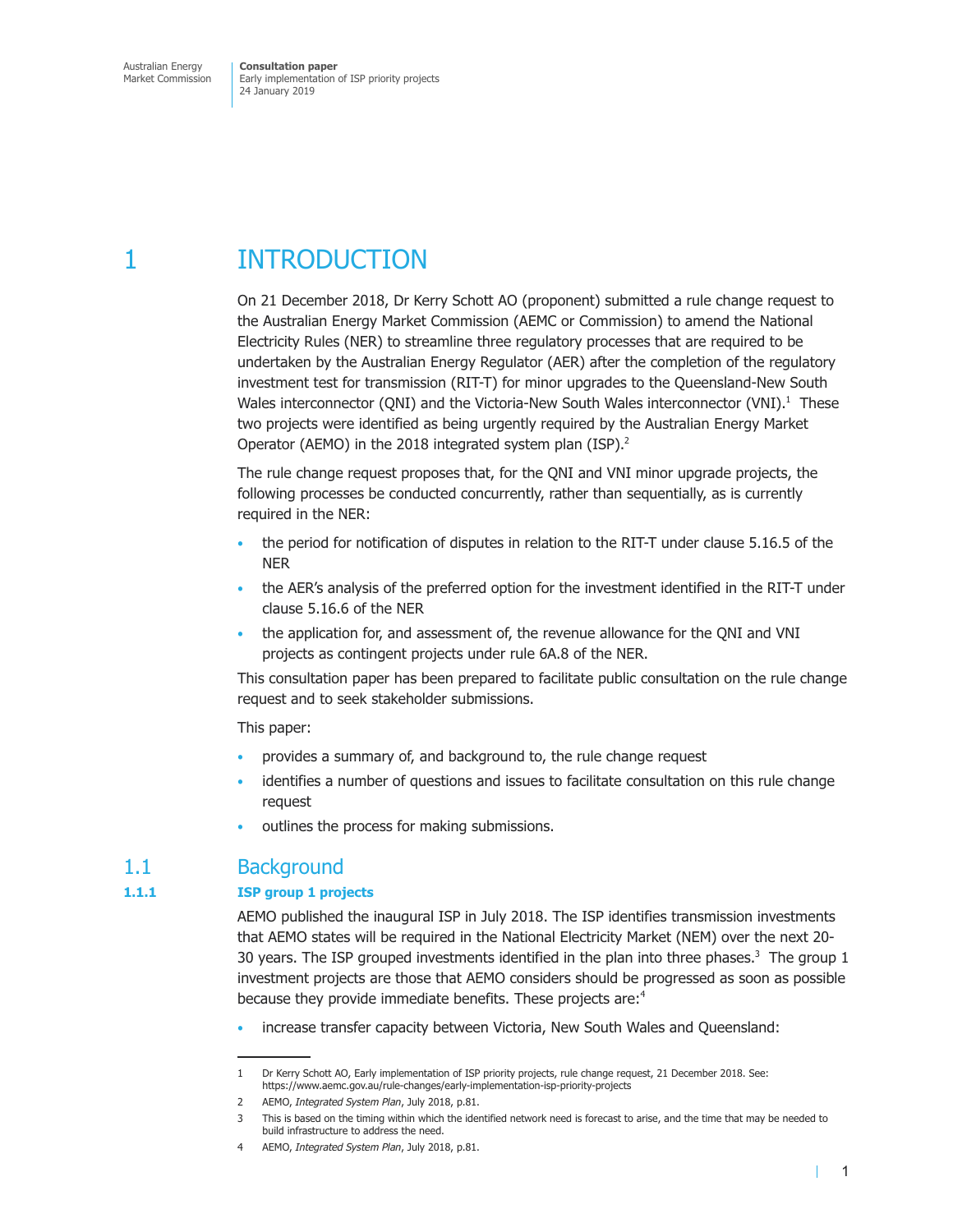- increase Victorian transfer capacity to New South Wales by 170 MW
- increase Queensland transfer capacity to New South Wales by 190 MW
- increase New South Wales transfer capacity to Queensland by 460 MW
- access renewable energy in western and north-western Victoria
- remedy system strength in South Australia.

The increase in transfer capacity from Victoria to New South Wales involves a minor upgrade to VNI, and the increase in transfer capacity between Queensland and New South Wales involves a minor upgrade to QNI. This rule change request relates to the regulatory processes for these two projects. The regulatory processes associated with these two projects have already commenced, with the RIT-T project specification consultation report for:

- VNI published in November 2018, which is being conducted as a joint RIT-T between AEMO and TransGrid
- QNI published in November 2018, which is being conducted as a joint RIT-T between TransGrid and Powerlink.

#### **1.1.2 Energy Security Board's December 2018 report to the COAG Energy Council**

At the COAG Energy Council meeting on 10 August 2018, the Energy Security Board was requested to report in December 2018 on:

- how the group 1 projects in the ISP could be delivered as soon as practicable
- how group 2 and 3 projects, should be progressed
- how the ISP would be converted into an actionable strategic plan<sup>5</sup>

This rule change request relates to how the group 1 projects in the ISP could be delivered as soon as practicable.

On 19 December 2018, the Energy Security Board provided a report to the COAG Energy Council outlining how the questions listed above should be addressed.<sup>6</sup> Responding to the report, the COAG Energy Council agreed to a recommendation made by the Energy Security Board that a rule change request be progressed to allow the AER to undertake post RIT-T regulatory processes concurrently for the QNI and VNI minor upgrades identified as group 1 projects in the ISP, reducing the time it would take to implement them.<sup>7</sup>

This rule change request also represents the commencement of stage one (implement reforms that are necessary to advance ISP group 1 projects) of the reforms to the transmission framework that the Commission recommended in the final report published as part of the *Coordination of generation and transmission investment* review.8

T

<sup>5</sup> COAG Energy Council, Meeting Communique, 10 August 2018.

<sup>6</sup> Energy Security Board, Integrated System Plan - Action Plan, 20 December 2018. See: http://www.coagenergycouncil.gov.au/publications/integrated-system-plan-action-plan

<sup>7</sup> COAG Energy Council, Meeting Communique, 19 December 2018, p.2.

<sup>8</sup> AEMC, *Coordination of generation and transmission investment*, final report, 21 December 2018, pp.iii-iv.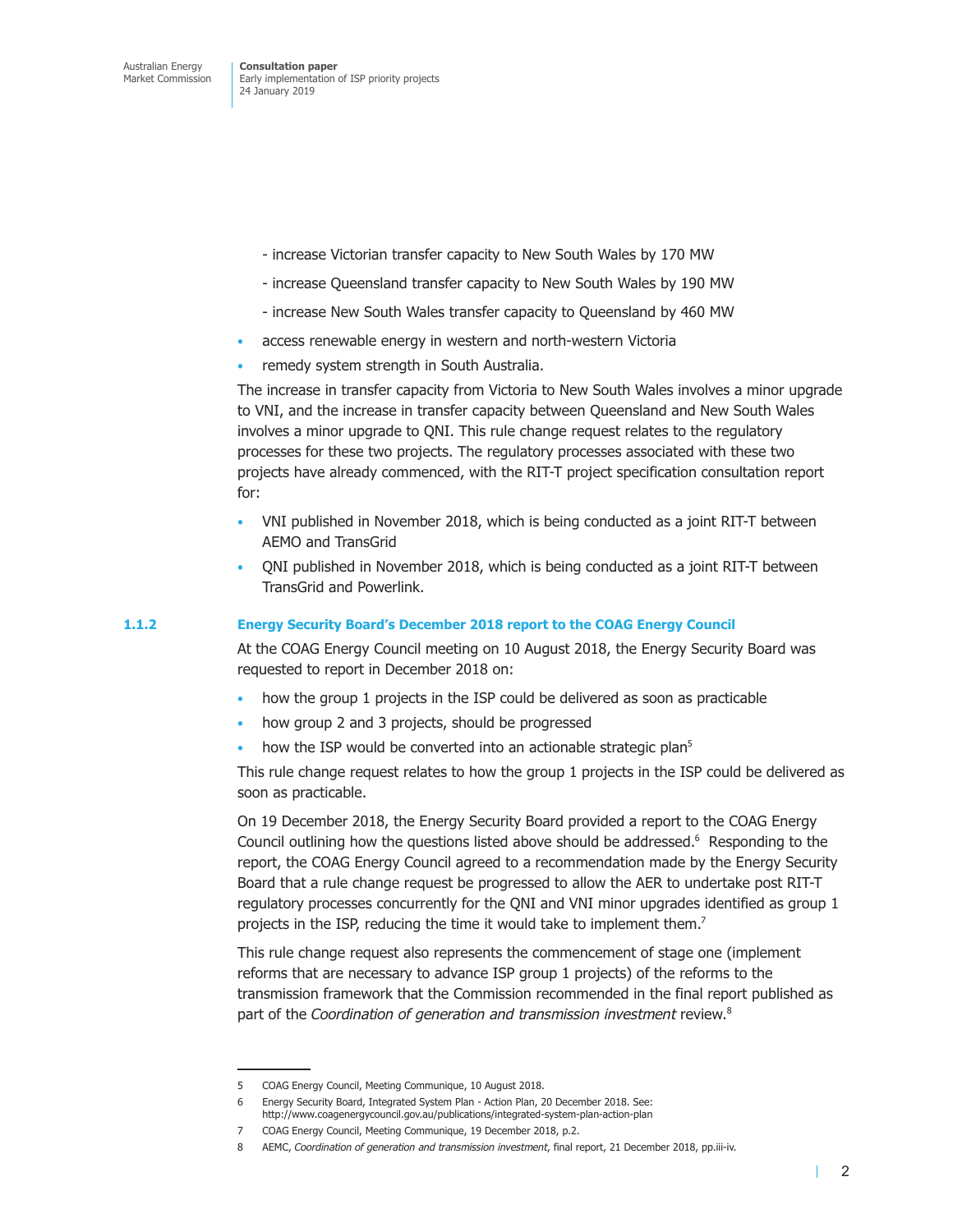#### **1.1.3 The RIT-T and subsequent regulatory processes**

For investments in new or replacement transmission assets over \$6 million, transmission network service providers (TNSPs) are required under the NER to undertake a cost-benefit analysis (the RIT-T) of potential options. This cost-benefit analysis is conducted to determine the most appropriate solution for addressing a need (e.g. a forthcoming network constraint or limitation) on the transmission network, and whether addressing the need provides a net positive benefit to consumers. The transmission business must consult with stakeholders when undertaking a RIT-T.

After a TNSP(s) has completed a RIT-T, the AER has to undertake several processes before the relevant network businesses is able to recover the cost of the investment:

#### **RIT-T dispute process**

A number of parties, including registered participants, the AEMC, AEMO and connection applicants, are able to raise a dispute in regard to defined components of the conclusions set out in the final report published at the conclusion of a regulatory investment test process.<sup>9</sup> Notice of the dispute has to be provided within 30 days of publishing the final report for the RIT-T.<sup>10</sup> The AER has to make a determination either rejecting the dispute or publishing a determination setting out whether the network business will be required to amend the conclusions report within 40 days of the receipt of the notice.<sup>11</sup> The AER may only require amendment where it finds that the RIT-T proponent has:

- not correctly applied the RIT-T in accordance with the NER
- erroneously classified the preferred option as being for reliability corrective action
- not correctly assessed whether the preferred option will have a material inter-network impact
- made a manifest error in calculations.

#### **A 5.16.6 determination**

After the expiry of the period that parties have to dispute the RIT-T, and where a preferred option identified through the RIT-T is not for reliability corrective action, the RIT-T proponent may request, in writing to the AER, that the AER make a determination as to whether the preferred option satisfies the regulatory investment test for transmission. If this occurs then the AER:

- must, within 120 business days of receipt of the request from the applicant, make a determination, and specify reasons for its determination
- must use the findings and recommendations in the project assessment conclusions report in making its determination
- may request further information from the RIT-T proponent
- may have regard to any other matter the AER considers relevant.

<sup>9</sup> The defined components that can be disputed are set out in NER clause 5.16.5(a).

<sup>10</sup> For a summary of the RIT-T process, see section 5.3.2 of the options paper for the 2018 CoGaTI review, which can be found here: https://www.aemc.gov.au/sites/default/files/2018-09/Options%20paper.pdf

<sup>11</sup> However, the time frame for the AER to consider a dispute can be extended by an additional period of up to 60 days.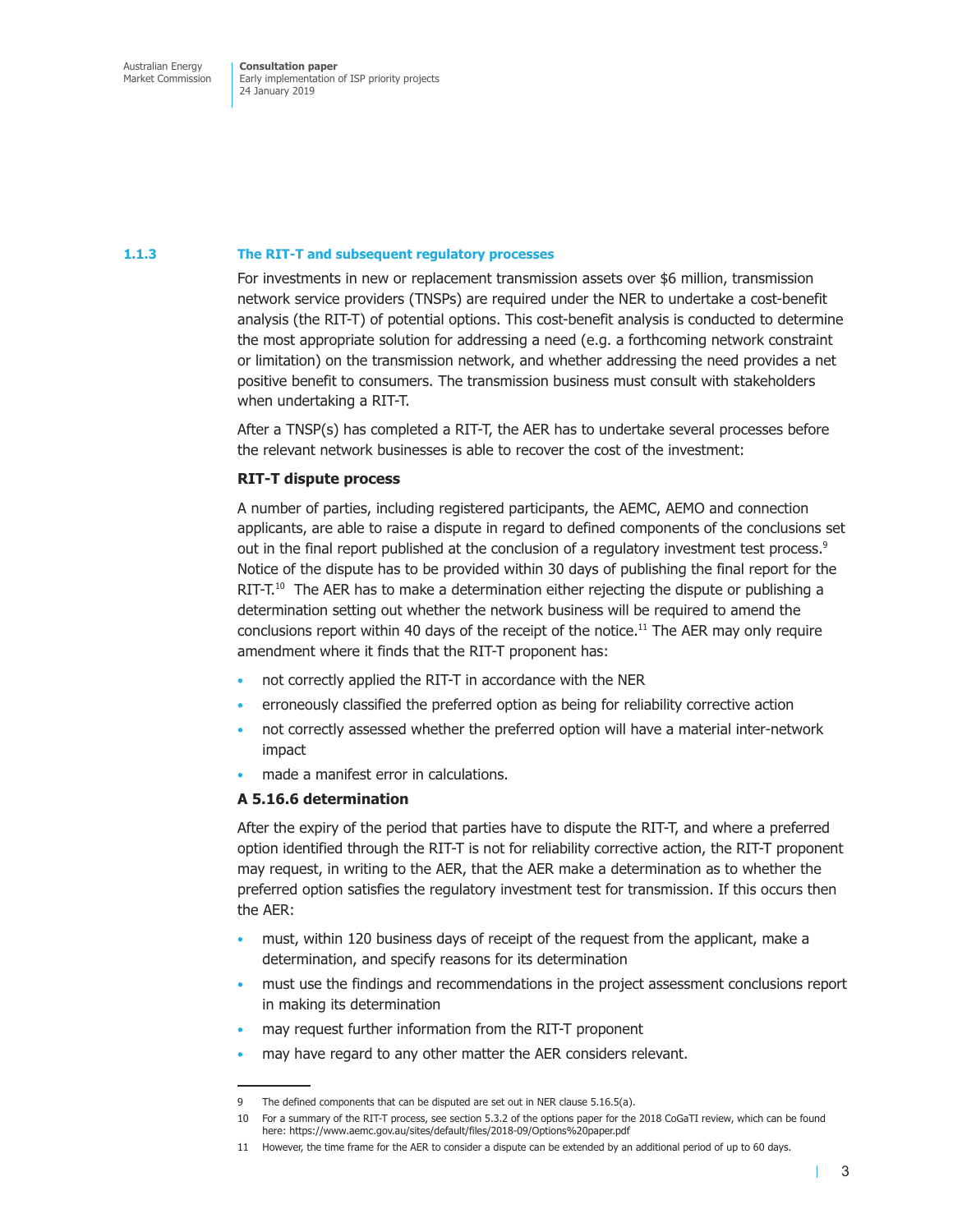Therefore, these determinations typically take around six months to complete.

#### **Revenue approval**

The economic regulatory regime allows for limited circumstances in which network revenue can be adjusted during the five-year revenue determination process. One way in which this can happen is through the contingent projects mechanism. This is applied to large discrete projects that are uncertain in terms of their need or timing at the start of the regulatory period. If they are considered necessary during the regulatory period (on the basis of a predetermined trigger, which is specified in the TNSP's determination), the AER must then make a decision as to whether the trigger events for the contingent project have occurred. The AER must also determine the amount of capital and operating expenditure reasonably required to undertake the project and the impact of allowing such expenditure as revenue. Most of the projects identified in the ISP have been identified in TNSP's revenue determinations as contingent projects. One way in which the time associated with this would be sped up is for businesses to involve the AER through the process of undertaking the RIT-T.

For the contingent project trigger event to be satisfied for most contingent projects that the AER has approved in recent revenue determinations, the AER will need to be satisfied that the RIT-T has been successfully completed before a TNSP submits a contingent project application. The AER determines this through undertaking a 5.16.6 determination.

The rule change request does not seek to change any of these existing processes, but rather seeks to allow the AER to undertake these processes concurrently.

# 1.2 Issue raised in the rule change request

The rule change request states that the Energy Security Board considers it important that the QNI and VNI minor upgrades identified as group 1 projects in the ISP are able to be commissioned well before the likely retirement of the Liddell generator in NSW in 2022. RIT-T processes for the QNI and VNI upgrades commenced in November  $2018<sup>12</sup>$  however following the processes and time lines currently outlined in the NER would result in this deadline not being met for either project. The rule change request notes that the Energy Security Board considers that the QNI project needs to be accelerated by at least 18 to 24 months, and the VNI upgrade needs to be sped up by approximately one year.

There are three regulatory processes in the NER that need to be undertaken by the AER after a TNSP(s) has completed a RIT-T:

- resolution of any disputes lodged in relation to the application of the RIT-T conducted by a TNSP under clause 5.16.5
- at the request of the RIT-T proponent, make a determination that a preferred option identified through a RIT-T process conducted by the TNSP(s) satisfies the regulatory investment test under clause 5.16.6

T

<sup>12</sup> For QNI, see: https://www.transgrid.com.au/what-we-do/projects/regulatory-investmenttests/Documents/QNI%20PSCR%20November%202018.pdf. For VNI, see: https://www.aemo.com.au/-/media/Files/Electricity/NEM/Planning\_and\_Forecasting/Victorian\_Transmission/2018/Victoria-to-New-South-Wales-Interconnector-Upgrade-RIT-T-PSCR.pdf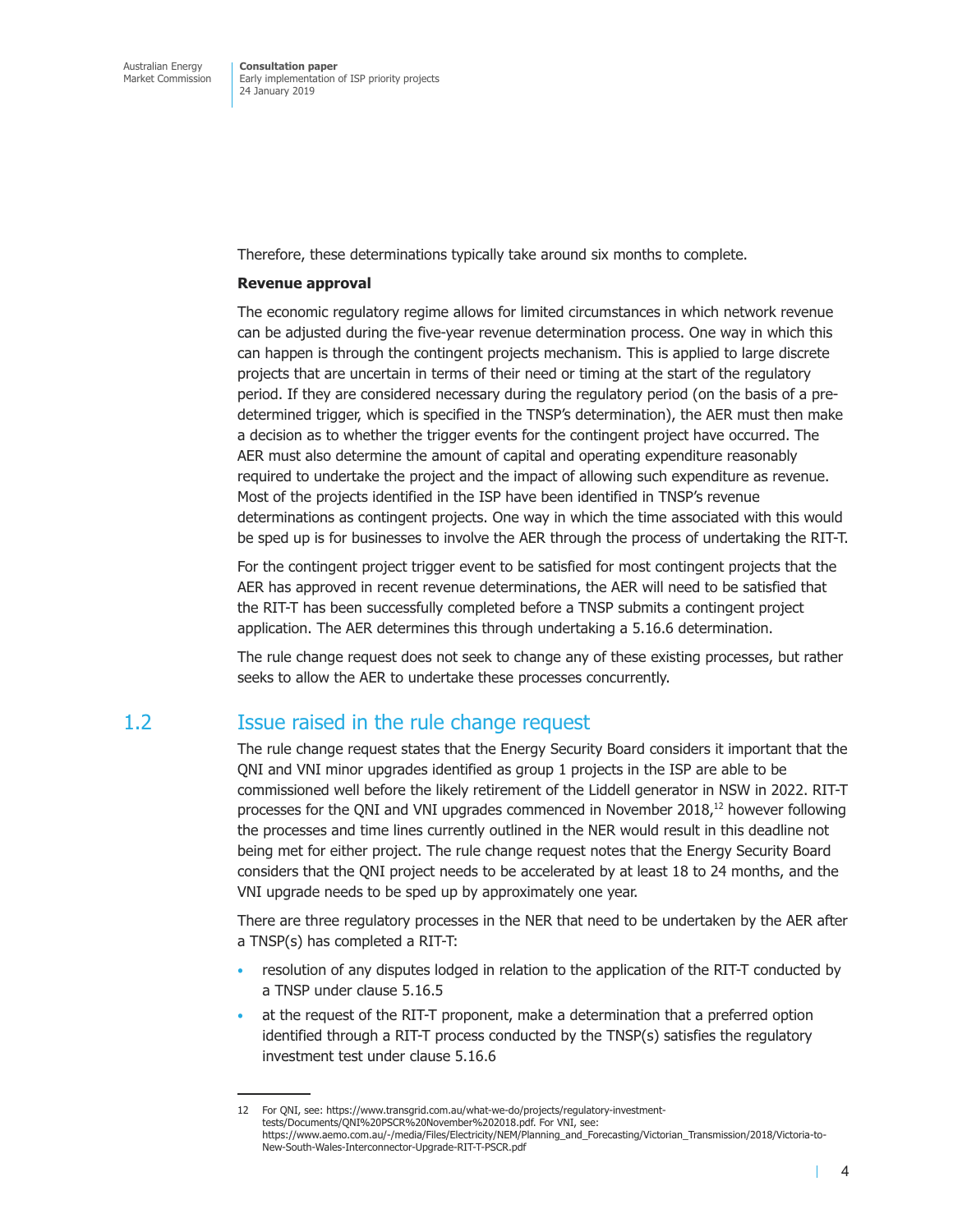• amend a TNSP's revenue determination for a contingent project when an application to do so is received under clause 6A.8.2.

Currently under clause 5.16.6(a), the AER cannot commence the assessment of whether a preferred option identified by a TNSP through a RIT-T satisfies the RIT-T until the 30 day RIT-T dispute notification period under clause 5.16.5 has passed. Further, under clause 6A.8.2, the AER must have made a preferred option determination under clause 5.16.6 before a TNSP can submit an application to the AER to amend its revenue determination for a contingent project (if the clause 5.16.6 determination is a trigger event, which it is for the two projects in question). Put simply, currently the end of the preceding process must be complete before the next process can commence.

Undertaking these processes sequentially influences the time lines for implementation of the QNI and VNI minor upgrade projects. The proponent considers that these implementation time lines are currently too long to have the projects commissioned well before the likely retirement of the Liddell generator in NSW in 2022, when reliability in the NEM may be of critical concern.<sup>13</sup>

### QUESTION 1: ISSUES

- What are stakeholders' views on the issue raised by the proponent?
- Are there any other issues relevant to this rule change request that the AEMC should consider?

# 1.3 Proposed solution

The rule change request proposes that the NER be amended to reduce the time between the completion of the RIT-Ts for the QNI and VNI minor upgrades detailed in the ISP group 1 projects and the AER's approval of revenue associated with these projects, specifically by:

- Allowing the AER to commence its preferred option assessment under clause 5.16.6 while the dispute notification period of 30 days under clause 5.16.5 is still running. The AER will not be able to make a determination on a preferred option if a dispute is raised and has not been resolved.
- Permitting the relevant TNSP(s) to submit an application for a contingent project revenue adjustment for the QNI and VNI minor upgrade projects before the AER has made a preferred option determination under clause  $5.16.6$ .<sup>14</sup> This is achieved by allowing the contingent project revenue application to be made despite the fact that one of the trigger events for the contingent project, the successful outcome of the preferred option analysis by the AER, will not have occurred. This will allow the AER to commence assessing the

<sup>13</sup> Dr Kerry Schott AO, Early implementation of ISP priority projects, rule change request, 21 December 2018, p.3.

<sup>14</sup> This is not relevant for the Victorian component of the works, since under the Victorian transmission planning framework, AEMO is not subject to the AER revenue determination process in order to recover funds from consumers.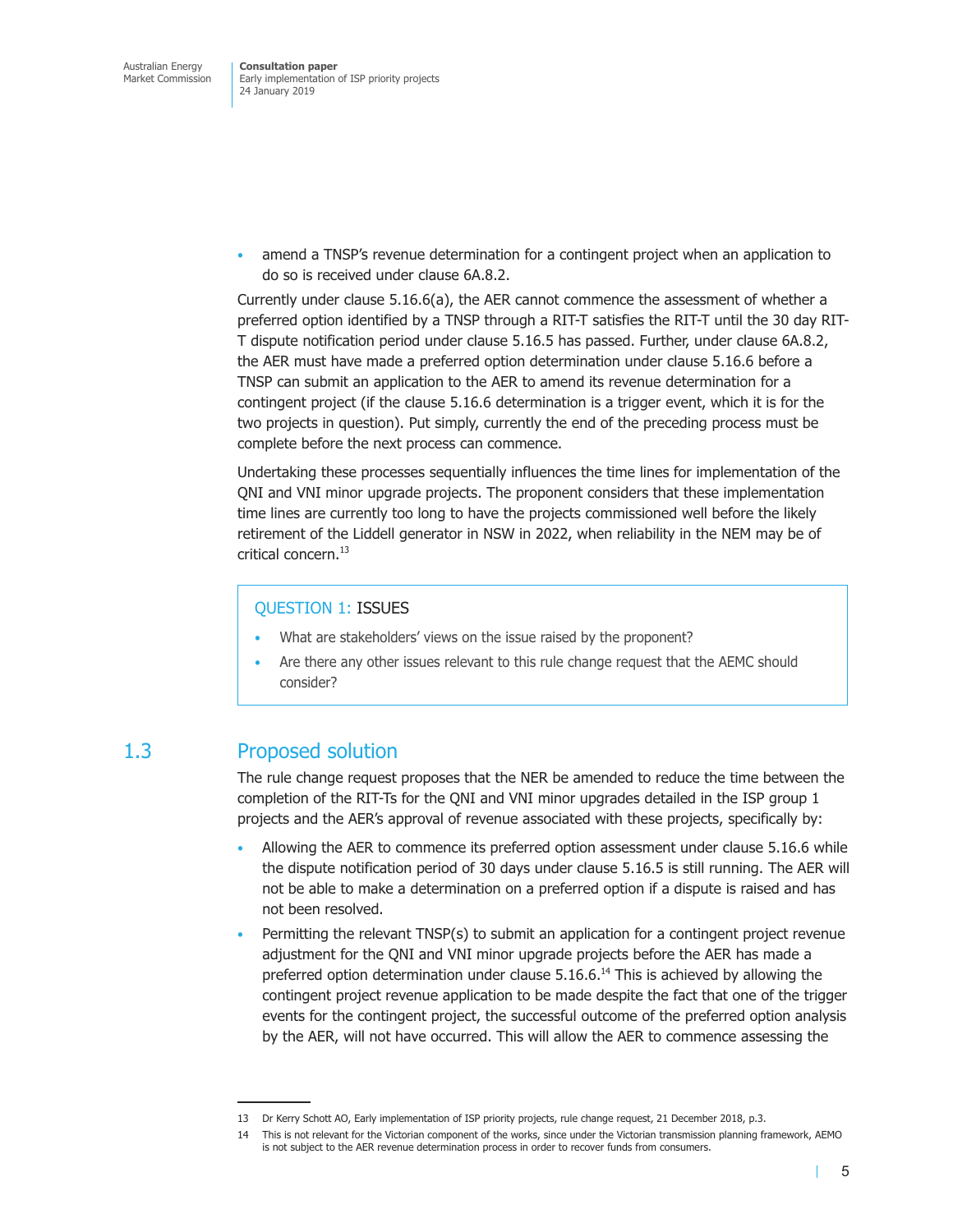> revenue application but it will not be permitted to make its revenue decision before the preferred option determination is made.<sup>15</sup>

The rule change request does not propose removing any steps in the regulatory process for the QNI and VNI projects - just to allow the post RIT-T AER processes to be run concurrently, rather than sequentially. Furthermore, put simply, the rule change request does not allow the AER to complete a step before the preceding step has also been completed. It only allows a step to be commenced before a preceding step has been completed.

If made, and in the absence of a dispute notice being lodged, the proposed solution would have the effect of potentially reducing the time between the completion of the RIT-T and the AER's approval of revenue associated with the QNI and VNI minor upgrade projects by six to eight months.<sup>16</sup> The rule change proposal states that, provided the rule is made:

- For QNI, if early works, design and equipment orders are placed prior to the AER's approval of revenue, then it is possible to meet the required time-frame for QNI.
- For VNI, the project could meet its required time-frame if planning approval processes are conducted expeditiously as priorities.<sup>17</sup>

The rule change request includes a proposed rule.<sup>18</sup> The rule change request may be found on the AEMC website, www.aemc.gov.au.

### QUESTION 2: PROPOSED SOLUTION

- Does the proposed rule address the issue stated by the proponent?
- Are there alternatives to the proposed rule that would more effectively address the issue stated by the proponent?
- Do stakeholders envisage any costs of implementing the proposed rule?

# 1.4 Assessment framework

#### **1.4.1 Achieving the NEO**

Under the NEL, the Commission may only make a rule if it is satisfied that the rule will, or is likely to, contribute to the achievement of the national electricity objective (NEO).<sup>19</sup> This is the decision-making framework that the Commission must apply.

The NEO is:20

 $\mathbf{I}$ 

<sup>15</sup> Dr Kerry Schott AO, Early implementation for ISP priority projects, rule change request, 21 December 2018, p.2.

<sup>16</sup> The rule change request states that this time saving will only be possible if the relevant TNSP is willing and able to involve the AER in the RIT-T as it is undertaken. Ibid.

<sup>17</sup> Ibid, p.3.

<sup>18</sup> Note that a typographical error has been identified in the proposed rule drafting on page 5 of the rule change request: It should read: 11.ZZZ[x].1 Definitions, ISP Priority projects means the following contingent projects specified in Transgrid's revenue determination for the regulatory control commencing 1 July 2018, being: [...]

<sup>19</sup> Section 88 of the NEL.

<sup>20</sup> Section 7 of the NEL.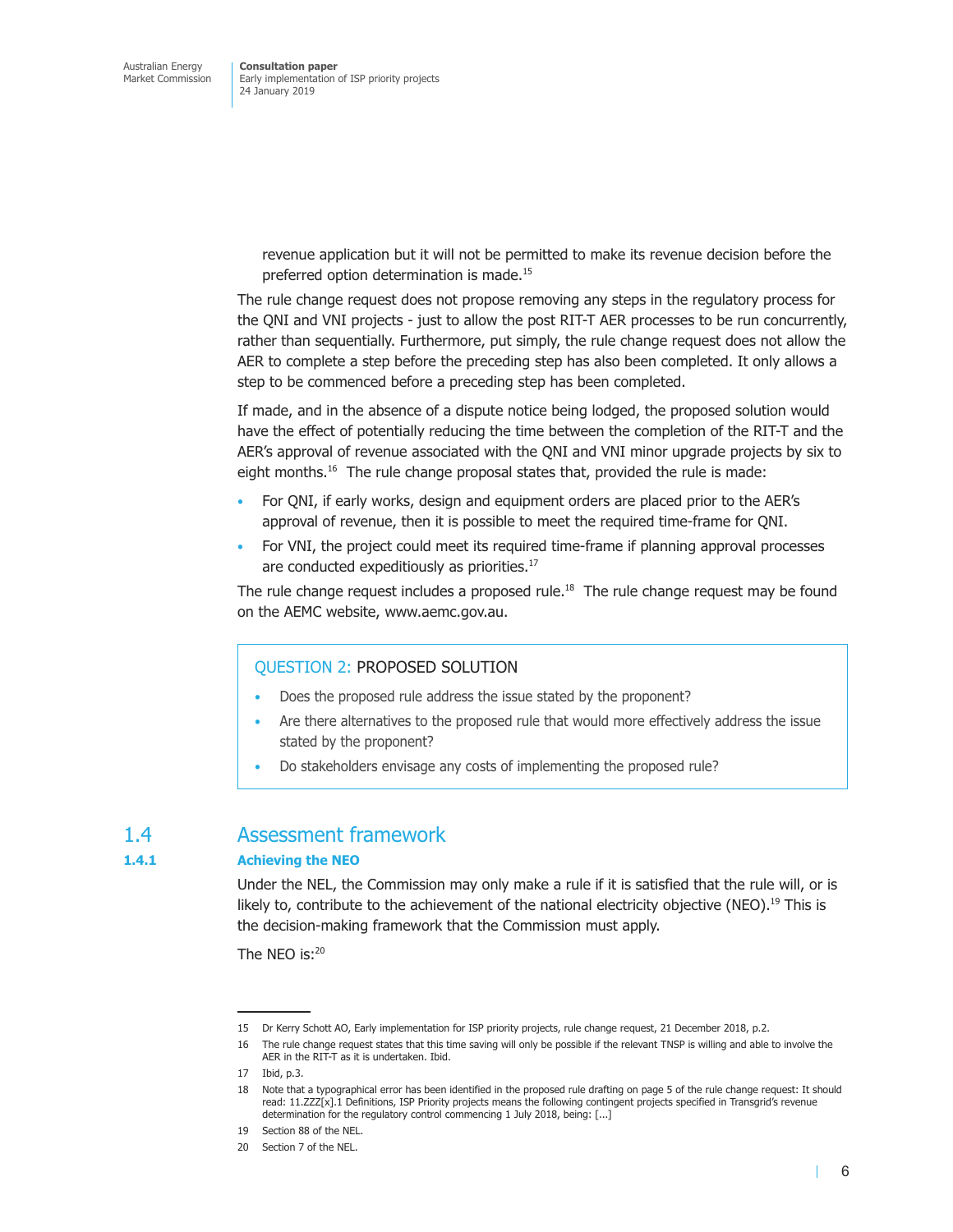> to promote efficient investment in, and efficient operation and use of, electricity services for the long term interests of consumers of electricity with respect to -

- (a) price, quality, safety, reliability and security of supply of electricity; and
- (b) the reliability, safety and security of the national electricity system.

The AEMC considers that the relevant aspects of the NEO for this rule change request are the promotion of efficient investment in and use of electricity services with respect to the price, reliability and security of the supply of electricity, and reliability and security of the national electricity system. In determining whether the proposed rule is likely to promote the NEO, the Commission proposes to have regard to the following principles:

- **Making the two investments (i.e. minor QNI and VNI upgrades) at the right time:** A process which promotes making investment at the right time reduces the risk of price, reliability and/or security issues arising from investments that are too late.
- **Minimising inefficient increases in regulatory cost:** Increased regulatory costs are ultimately borne by consumers in the form of higher prices. The benefit of any increased regulatory activity needs to outweigh the costs in order for the change to be efficient.
- **Promoting certainty for the market about project status:** A process that minimises uncertainty in the market, or provides certainty earlier, promotes efficient outcomes designed to meet the reliability needs of the national electricity system.

The assessment framework will consider if the benefits of the proposed rule outweigh the costs. The benefits of allowing the three post RIT-T regulatory processes undertaken by the AER to be conducted concurrently for the QNI and VNI minor upgrades detailed in the ISP group 1 projects should outweigh the costs or risks of such a change.

#### QUESTION 3: ASSESSMENT FRAMEWORK

- Is the assessment framework appropriate for considering the proposed rule change request?
- Are there other relevant considerations that should be included in the assessment framework?

From 1 July 2016, the NER, as amended from time to time, apply in the NorthernTerritory, subject to derogations set out in Regulations made under the Northern Territory legislation adopting the NEL. Under those Regulations, only certain parts of the NER have been adopted in the NorthernTerritory. As the proposed rule is intended to apply to the QNI and VNI ISP group 1 projects only (and those projects do not relate to the Northern Territory), the Commission does not consider that the proposed rule needs to be assessed against additional elements required by the Northern Territory legislation.<sup>21</sup>

<sup>21</sup> See the AEMC website for the NER that applies in the NT. *National Electricity (Northern Territory) (National Uniform Legislation) Act 2015*.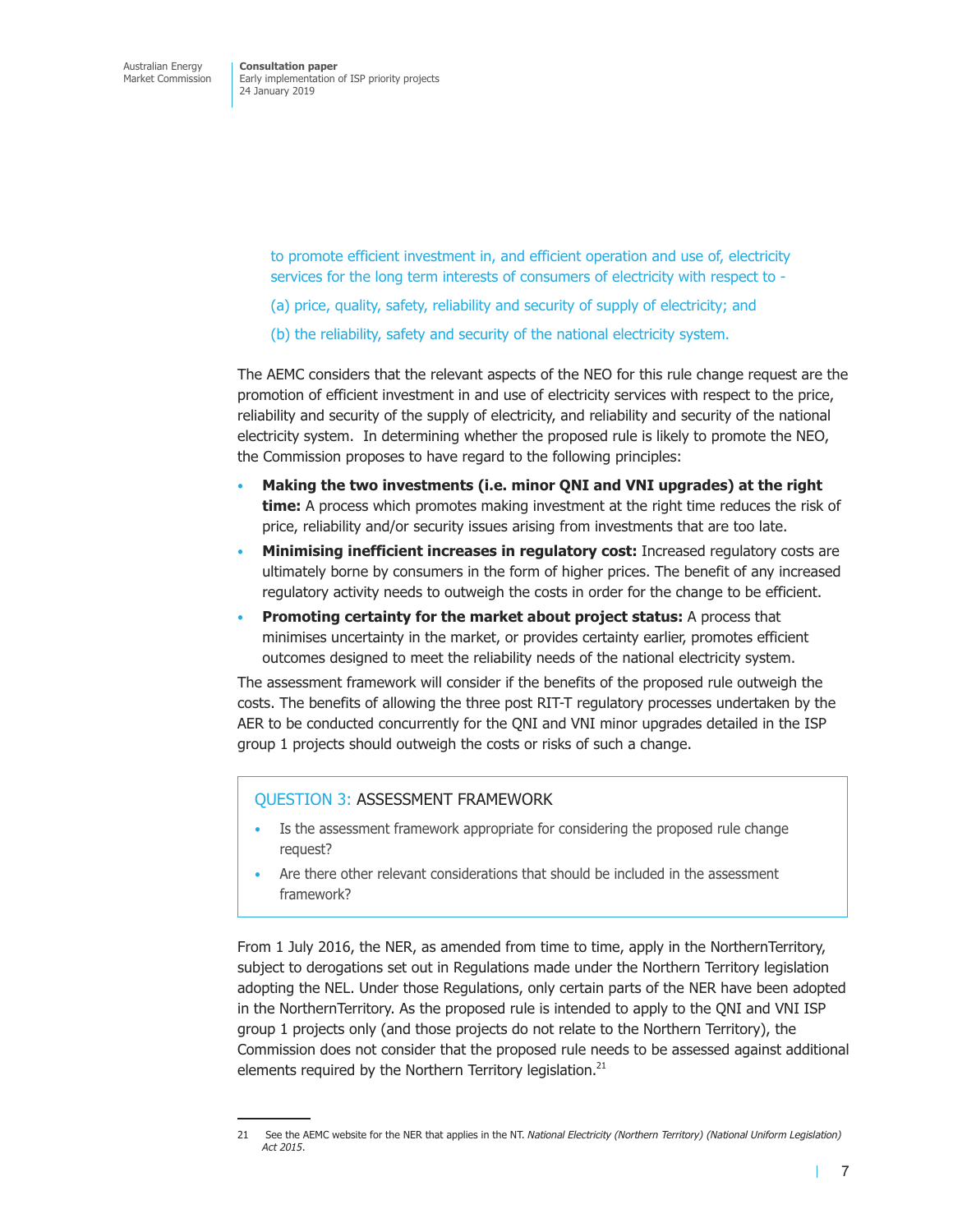# 2 PROCESS FOR THIS RULE CHANGE

# 2.1 Treatment as a non-controversial rule change

In the rule change request, the proponent proposed the rule change be treated as a request for a non-controversial rule in accordance with s. 96 of the NEL such that it could be processed on an expedited basis. This is on the basis that the rule change proposal only applies to the QNI and VNI minor upgrade projects detailed in the ISP group 1 projects, and it does not remove any steps in the regulatory process, but only allows the three post RIT-T regulatory processes undertaken by the AER to be run concurrently.<sup>22</sup>

The Commission considers that the rule change request is a request for a non-controversial rule (and, as such, should be processed on an expedited basis) because the rule change is unlikely to have a significant impact on the national electricity market.<sup>23</sup> This is because the proposed rule does not remove any steps in the regulatory process but just allows the post RIT-T regulatory steps, for the QNI and VNI minor upgrade projects only, to be run concurrently. While the rule change proposal seeks to allow a subsequent step to be commenced before the end of the previous step, the subsequent step cannot be completed until the previous step has been completed. Therefore, the rule change is not expected to result in any significant adverse impacts or costs on market participants. Any resourcing implications for the AER in implementing the rule change are not considered to be material.

Rule changes that are considered to be non-controversial may be processed under an expedited (faster) process under which there is only one round of consultation and the AEMC must publish its final rule determination within eight weeks of commencing the rule change process.<sup>24</sup>

The Commission has decided to use an expedited process to consider this rule change request provided that it does not receive any valid requests not to use the expedited process by 7 February 2019.<sup>25</sup> To be valid, an objection should set out the reasons why the rule change request will have a significant impact on the NEM.

# 2.2 Key dates

Given the tightly defined nature of the issue, and the background information provided in the rule change request, this consultation paper is brief. Nevertheless, submissions are invited in relation to the matters identified above, and any other relevant issue identified by stakeholders.

The key dates for stakeholders in this process are as follows:

- Commencement of this rule change process: 24 January 2019
- Objections to an expedited process to be received by: 7 February 2019

<sup>22</sup> Dr Kerry Schott AO, Early implementation of ISP priority projects, rule change request, 21 December 2018, p.2.

<sup>23</sup> See definition of non-controversial Rule in section 87 of the National Electricity Law.

<sup>24</sup> Section 96 of the NEL.

<sup>25</sup> The AEMC has published a notice under sections 95 and 96 of the NEL to commence and assess the rule change request as a non-controversial rule.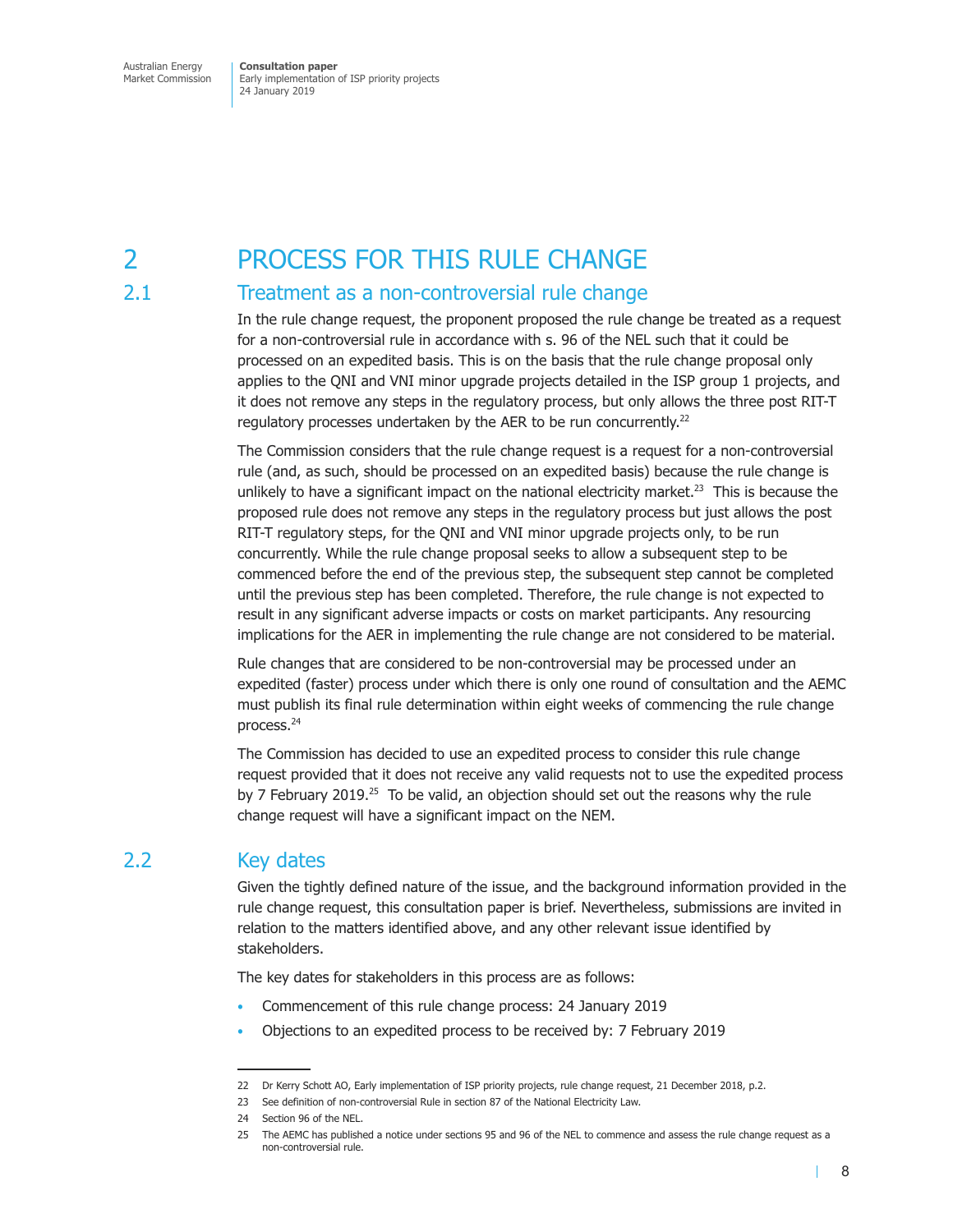- Submissions to the proposal to be received by: 21 February 2019
- Final decision to be published under an expedited process by: 21 March 2019.

Note that in contrast to the standard rule making process, an expedited rule making process does not include a draft determination.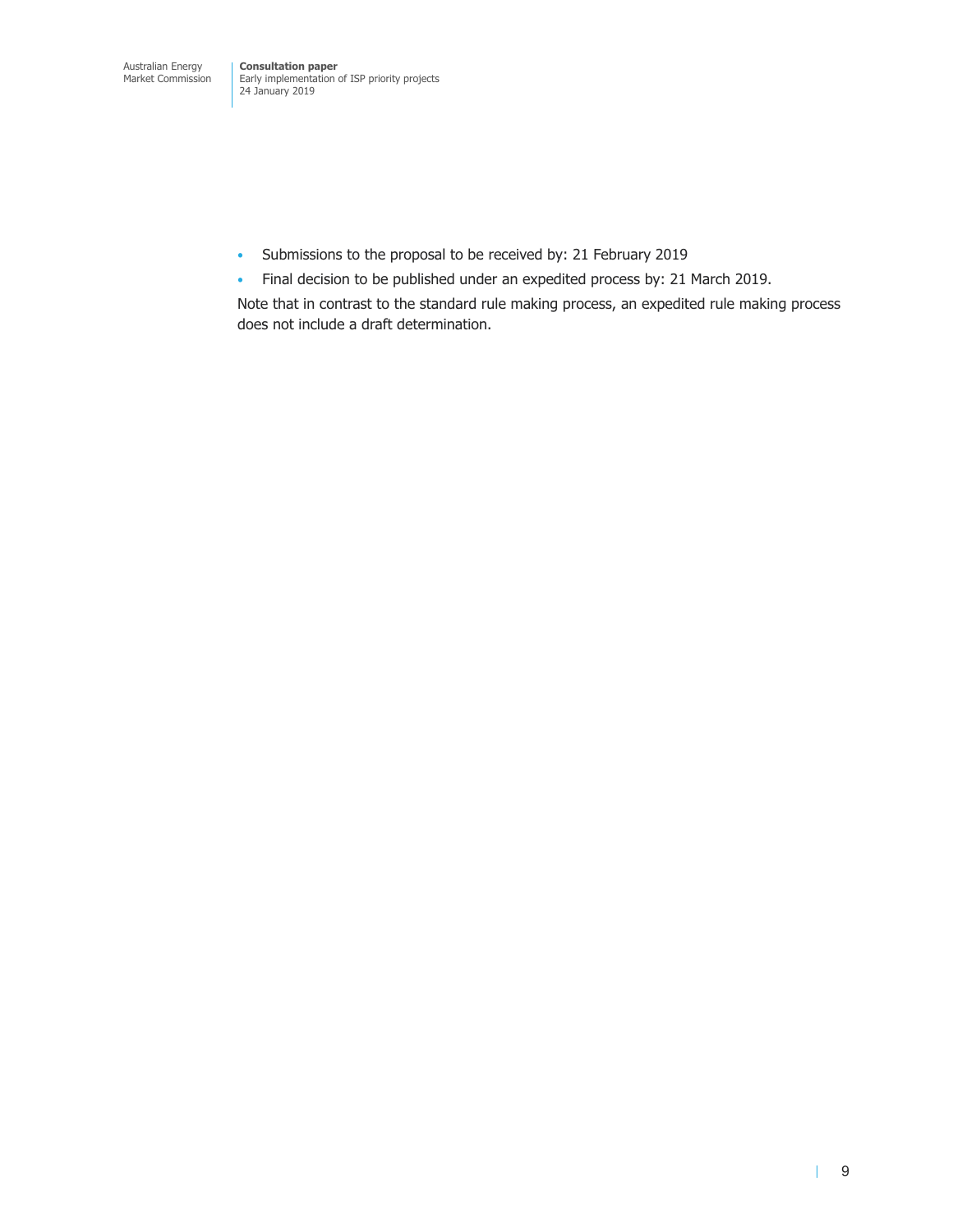# 3 LODGING A SUBMISSION

The Commission invites requests not to make a rule under the expedited process and written submissions on this rule change proposal.

All enquiries on this project should be addressed to Elizabeth Bowron on (02) 8296 0619 or elizabeth.bowron@aemc.gov.au.

# 3.1 Lodging a request not to make a rule under an expedited process

Written requests not to make a rule under the expedited process in s. 96 of the NEL must include reasons for the request, and must be lodged with the Commission by 7 February 2019 online in accordance with the process specified below in section 3.3.

# 3.2 Lodging a submission to this rule change request

Written submissions on the rule change request must be lodged with the Commission by 21 February 2019 online in accordance with the process specified below.

Where practicable, submissions should be prepared in accordance with the Commission's guidelines for making written submissions on rule change requests. $^{26}$  The Commission publishes all submissions on its website, subject to a claim of confidentiality.

# 3.3 Lodging online

Submissions, or requests not to make a rule under the expedited process, must be lodged online via the Commission's website, www.aemc.gov.au, using the "lodge a submission" function and selecting the project reference code ERC0258.

The request or submission must be on letterhead (if submitted on behalf of an organisation), signed and dated.

<sup>26</sup> This guideline is available on the Commission's website www.aemc.gov.au.